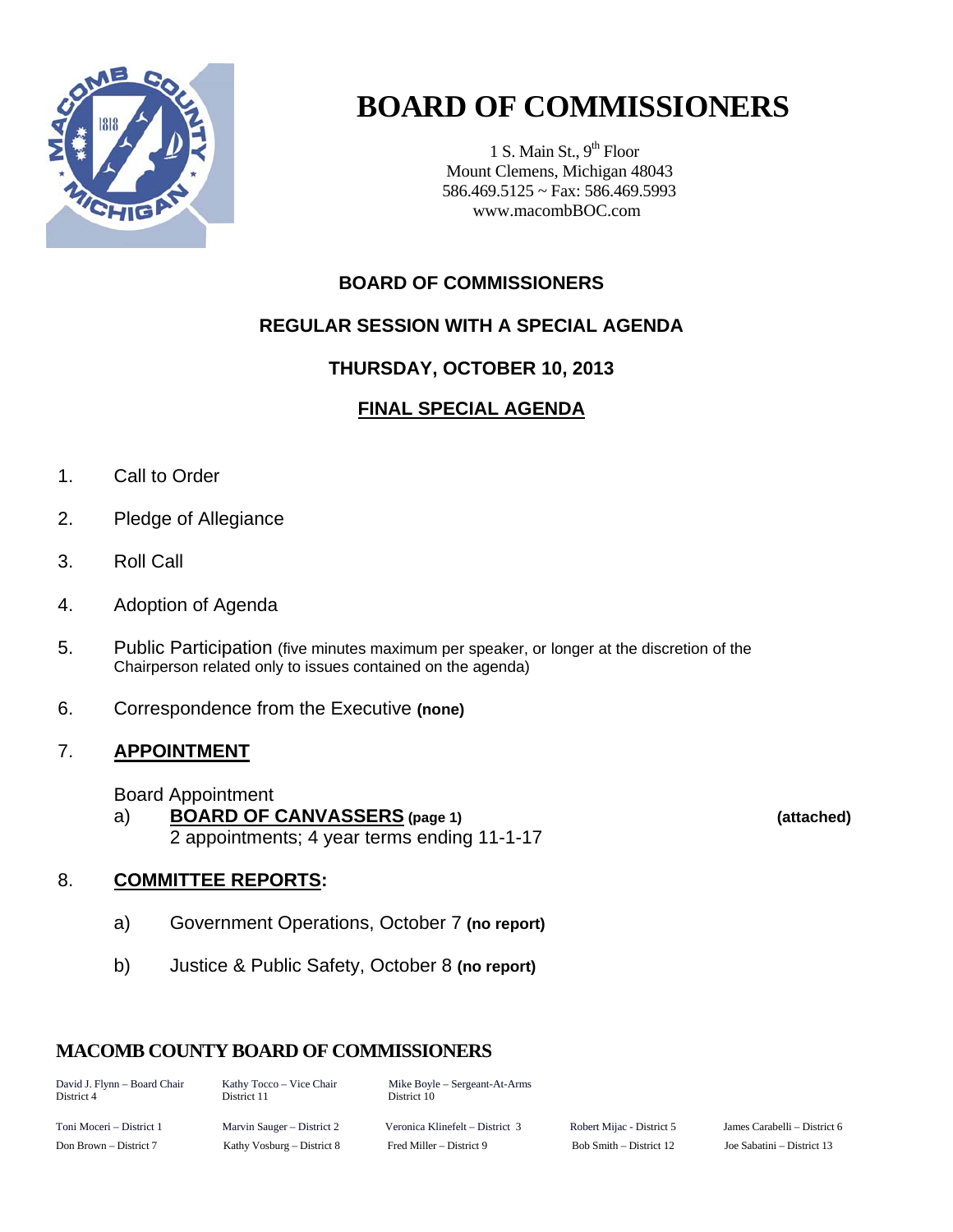- c) Economic Development, October 9 **(no report)**
- d) Finance, October 10 **(page 2) (attached)**

#### 9. **RESOLUTIONS:**

 a) Establish a Property Assessed Clean Energy (PACE) Program (offered by **(attached)** Mijac; recommended by Economic Development Committee on 10-9-13) **(page 11)** 

### 10. **PROCLAMATIONS:**

- a) Congratulating Kenneth Kish Retirement from Macomb Daily (offered by Flynn and Miller; include Boyle; recommended by Government Operations Committee on 10-7-13; previously provided at committee meeting)
- b) Congratulating Carole Bannister on Being Honored at the Annual Clinton Township Democratic Club Celebration (offered by Miller, Smith and Tocco; recommended by Government Operations Committee on 10-7-13; previously provided at committee meeting)
- c) Congratulating Mark Brewer on Being Honored at the Annual Clinton Township Democratic Club Celebration (offered by Miller, Smith and Tocco; include Boyle; recommended by Government Operations Committee on 10-7-13; previously provided at committee meeting)
- d) Congratulating the MEA-NEA Local 1 on Being Honored at the Annual Clinton Township Democratic Club Celebration (offered by Miller, Smith and Tocco; include Boyle; recommended by Government Operations Committee on 10-7-13; previously provided at committee meeting)
- e) Commending Vanessa Chambe on Being Chosen as Miss SouthCentral Michigan's Outstanding Teen (offered by Boyle; recommended by Justice and Public Safety Committee on 10-8-13; previously provided at committee meeting)
- 11. New Business
- 12. Public Participation (five minutes maximum per speaker or longer at the discretion of the Chairperson)
- 13. Roll Call
- 14. Adjournment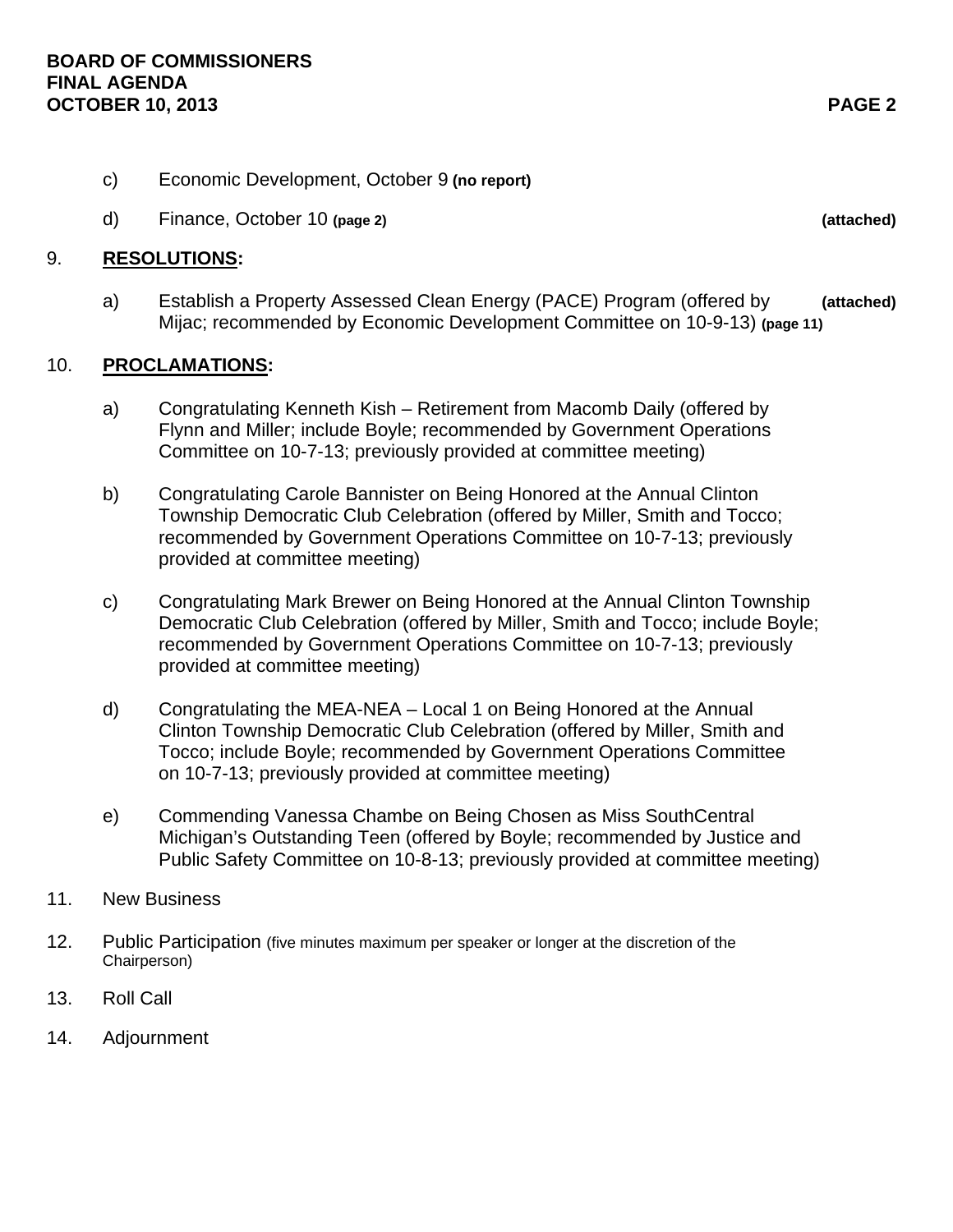**RESOLUTION NO. \_\_\_\_\_\_\_\_\_\_\_\_\_ FULL BOARD MEETING DATE:\_\_\_\_\_\_\_\_\_\_\_\_\_\_\_\_\_\_** 

**AGENDA ITEM:\_\_\_\_\_\_\_\_\_\_\_\_\_\_\_\_\_\_\_\_\_\_\_\_\_\_\_\_\_\_** 

### **MACOMB COUNTY, MICHIGAN**

**RESOLUTION TO** approve the appointments of one Republican and one Democrat to the Board of Canvassers for four-year terms beginning November 1, 2013 (see nominees below)

**INTRODUCED BY**: Dave Flynn, Board Chair

#### **Republican Nominees Democratic Nominees**

Leo Garry **Caitlin Connor** Silla Tomasi

Joanne Paraventi **Michelle DeBeaussaert**<br>
Silla Tomasi **Michelle DeBeaussaert** 

### **\*NOTE: APPLICATIONS ARE ON FILE WITH 10-8-13 GOVERNMENT OPERATIONS COMMITTEE AGENDA**

**COMMITTEE/MEETING DATE**

Full Board 10-10-13

 $\overline{a}$  $\overline{a}$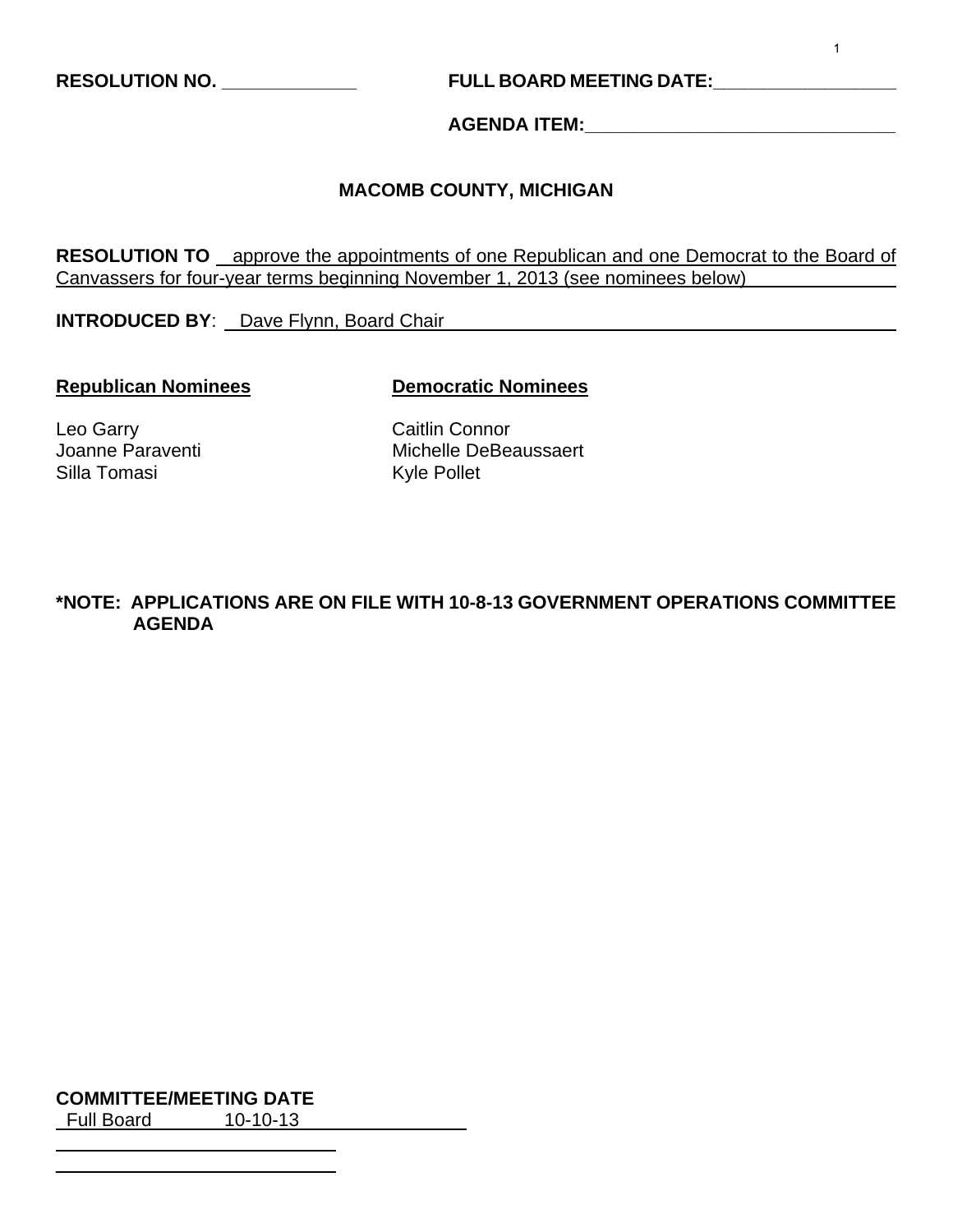

# **BOARD OF COMMISSIONERS**

1 S. Main St.,  $9<sup>th</sup>$  Floor Mount Clemens, Michigan 48043 586.469.5125 ~ Fax: 586.469.5993 www.macombBOC.com

**October 10, 2013** 

### **TO: BOARD OF COMMISSIONERS**

**FROM: FRED MILLER, CHAIR FINANCE COMMITTEE** 

### **RE: RECOMMENDATIONS FROM FINANCE COMMITTEE MEETING OF OCTOBER 10, 2013**

At a special meeting of the Finance Committee, held Thursday, October 10, 2013, the following recommendations were made and are being forwarded to the October 10, 2013 Full Board meeting for approval:

### **1. COMMITTEE RECOMMENDATION – MOTION (SEE ATTACHED)**

A motion was made by Carabelli, supported by Vosburg, to recommend that the Board of Commissioners concur with the recommendation of the County Executive and approve the Standard AIA (A-101) contract between the County of Macomb and Bernco, Inc., in the amount of \$813,400 for the 2013 Building Renovations – Jail Annex (Bid Item 42-13); Further, a copy of this Board of Commissioners' action is directed to be delivered forthwith to the Office of the County Executive. **THE MOTION CARRIED.** 

### **2. COMMITTEE RECOMMENDATION – MOTION (SEE ATTACHED)**

A motion was made by Brown, supported by Vosburg, to recommend that the Board of Commissioners approve the contract between the Macomb County Executive Office and Governmental Consultant Services, Inc., for October 1, 2013 through October 1, 2014, in the amount of \$54,000; Further, a copy of this Board of Commissioners' action is directed to be delivered forthwith to the Office of the County Executive. **THE MOTION CARRIED.** 

### **MACOMB COUNTY BOARD OF COMMISSIONERS**

District 4 District 11 District 10

David J. Flynn – Board Chair Kathy Tocco – Vice Chair Mike Boyle – Sergeant-At-Arms

Toni Moceri – District 1 Marvin Sauger – District 2 Veronica Klinefelt – District 3 Robert Mijac - District 5 James Carabelli – District 6 Don Brown – District 7 Kathy Vosburg – District 8 Fred Miller – District 9 Bob Smith – District 12 Joe Sabatini – District 13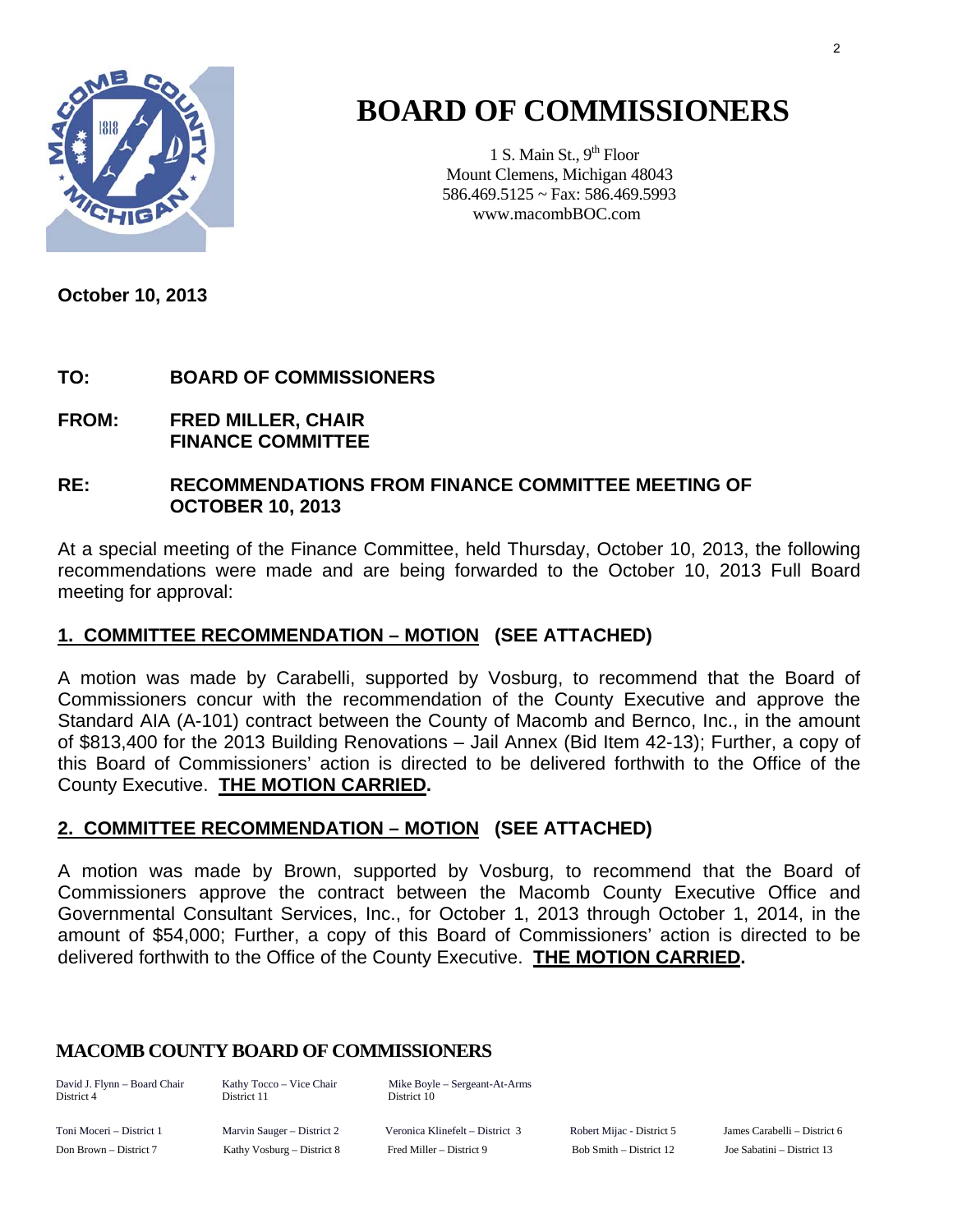### **3. COMMITTEE RECOMMENDATION – MOTION (SEE ATTACHED)**

A motion was made by Sauger, supported by Tocco, to recommend that the Board of Commissioners approve an extension of the Inmate Health Care Services Management Agreement including CPI increase of 3.3 percent (\$19,337.04) to Management Fee per Section 3.0; Further, a copy of this Board of Commissioners' action is directed to be delivered forthwith to the Office of the County Executive. **THE MOTION CARRIED.** 

### **4. COMMITTEE RECOMMENDATION – MOTION (SEE ATTACHED)**

A motion was made by Brown, supported by Vosburg, to recommend that the Board of Commissioners approve the October 1, 2013 renewal of the existing contract with Correct Care Solutions, LLC, to provide medical services for the Juvenile Justice Center; Further, a copy of this Board of Commissioners' action is directed to be delivered forthwith to the Office of the County Executive. **THE MOTION CARRIED.** 

### **5. COMMITTEE RECOMMENDATION – MOTION (SEE ATTACHED)**

A motion was made by Vosburg, supported by Tocco, to recommend that the Board of Commissioners approve a three year contract with Sound Counseling, in the amount of \$739,400, to provide professional counseling services for the residential treatment programs operated by the Macomb County Juvenile Justice Center; Further, a copy of this Board of Commissioners' action is directed to be delivered forthwith to the Office of the County Executive. **THE MOTION CARRIED.** 

### **6. COMMITTEE RECOMMENDATION – MOTION (SEE ATTACHED)**

A motion was made by Carabelli, supported by Tocco, to recommend that the Board of Commissioners adopt the 2013 Macomb County Apportionment Report as prepared by the Finance Department; Further, a copy of this Board of Commissioners' action is directed to be delivered forthwith to the Office of the County Executive. **THE MOTION CARRIED.** 

### **7. COMMITTEE RECOMMENDATION – MOTION (SEE ATTACHED)**

A motion was made by Moceri, supported by Flynn, to recommend that the Board of Commissioners approve the appointment of Jacobs and Diemer, P.C., for the purpose of consultation and rendering opinion regarding online voter registration under current state and federal law; Further, a copy of this Board of Commissioners' action is directed to be delivered forthwith to the Office of the County Executive. **THE MOTION CARRIED.** 

### **A MOTION TO ADOPT THE COMMITTEE REPORT WAS MADE BY CHAIR MILLER, SUPPORTED BY VICE-CHAIR MOCERI.**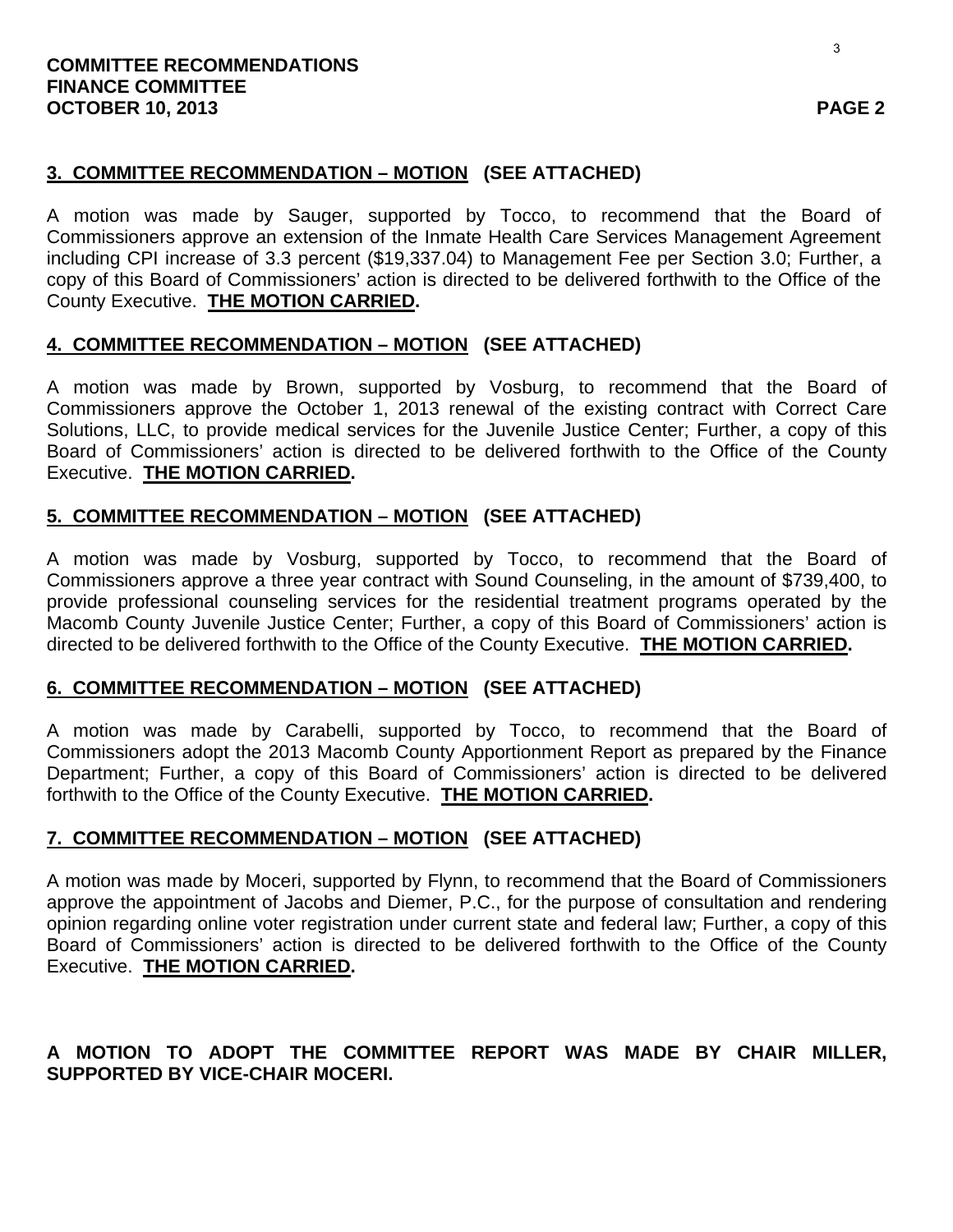

### **Resolution Number:** Network and the setting of the setting Date: Full Board Meeting Date:

### **RESOLUTION**

### **Resolution to:**

Concur with the recommendation of the County Executive and approve the Standard AIA (A-101) Contract Between the County of Macomb and Bernco, Inc., in the amount of \$813,400.00 for the 2013 Building Renovations- Jail Annex (Bid Item 42-13)

### **Introduced By:**

Jim Carabelli, Chair, Infrastructure Committee

### **Additional Background Information (If Needed):**

Primary Scope of Project:

-Replacement and installation of mechanical rooftop equipment, replacement of cooling tower units serving D-Block, along with Architectural and plumbing repairs.

Purchasing solicited sealed Bids through the MITN site:

- -639 companies received notification
- 83 companies viewed bid documents
- 6 sealed Bids received and publicly read on August 29, 2013.

Funding available in the Capital Plan

| <b>Committee</b> | <b>Meeting Date</b> |
|------------------|---------------------|
| Infrastructure   | $9 - 17 - 13$       |
| Finance          | $10 - 10 - 13$      |
| Full Board       | $10 - 10 - 13$      |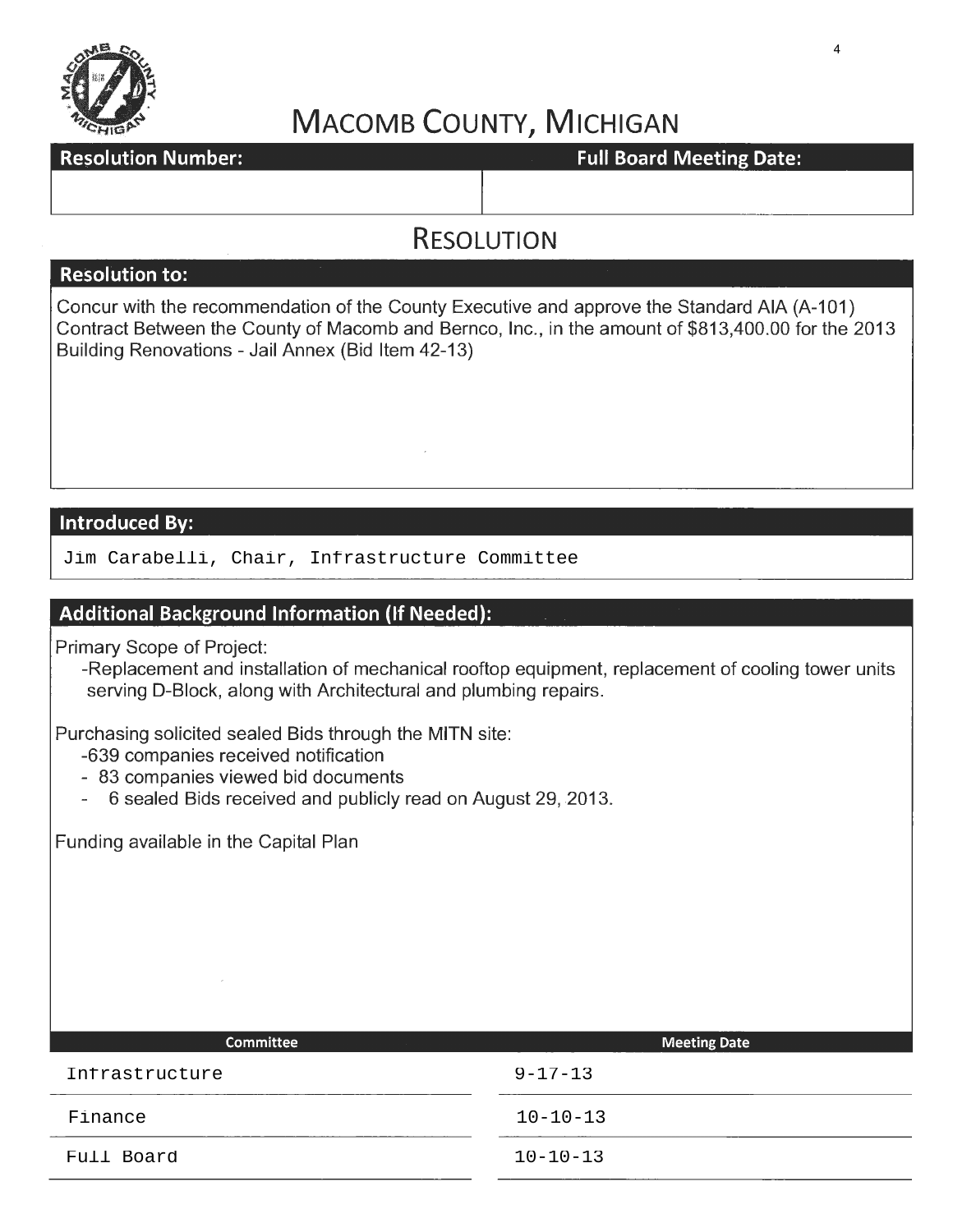

### **Resolution Number:**

### **Full Board Meeting Date:**

### **RESOLUTION**

### **Resolution to:**

Approve the contract between the Macomb County Executive Office and Governmental Consultant Services, Inc. for October 1, 2013 through October 1, 2014 in the amount of \$54,000.

### **Introduced By:**

Kathy Tocco, Chair, Government Operations Committee

### **Additional Background Information (If Needed):**

GCSI tailors and integrates legislative, political and grassroots strategies to keep us current on developments in areas of interest. They also analyze bills and resolutions introduced in the legislature and apprise County officials of potential impact.

| Committee             | <b>Meeting Date</b> |
|-----------------------|---------------------|
| Government Operations | $10 - 7 - 13$       |
| Finance               | $10 - 10 - 13$      |
| Full Board            | $10 - 10 - 13$      |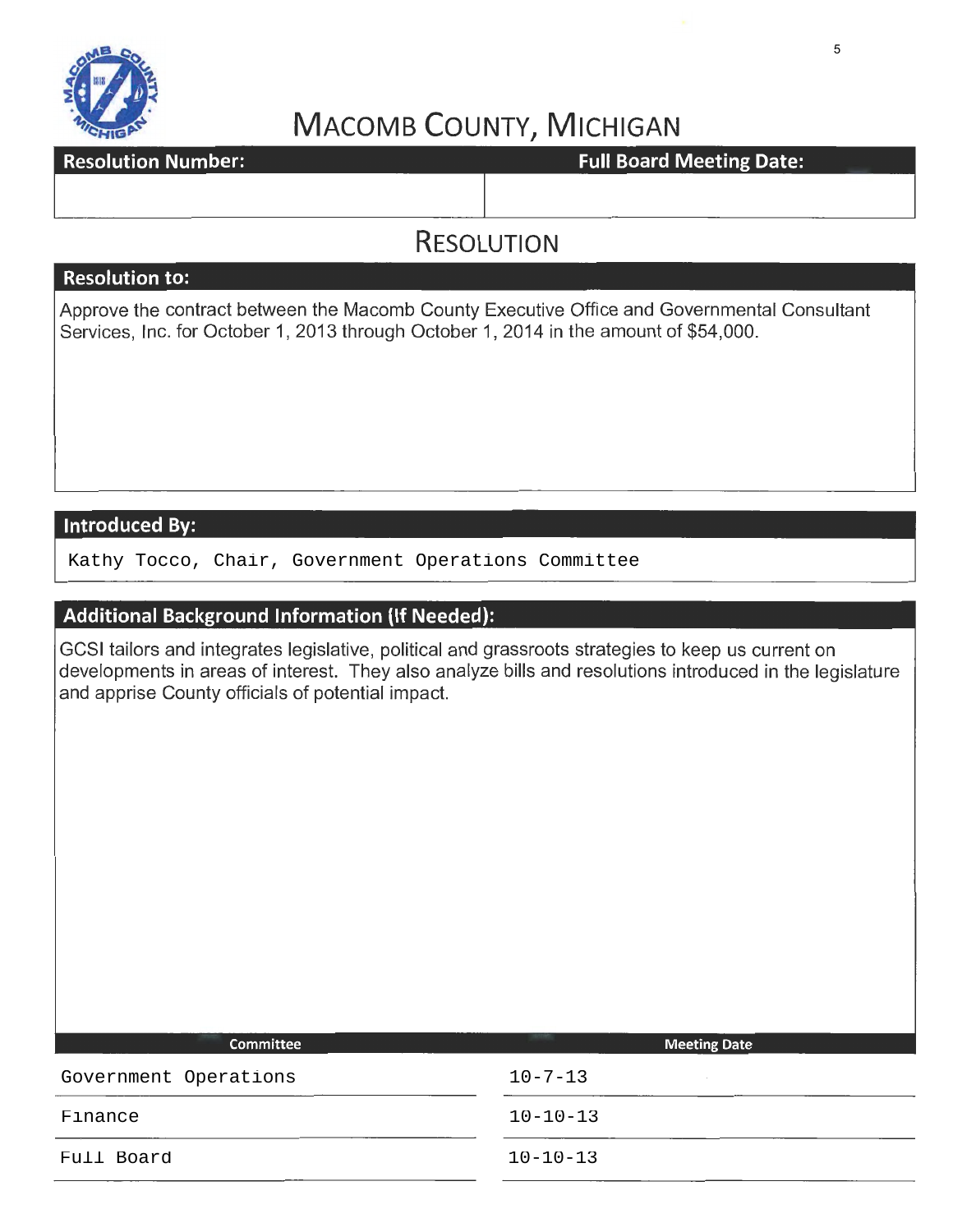

**Resolution Number:** 

Full Board Meeting Date:

### **RESOLUTION**

### **Resolution to:**

Extend the Inmate Health Care Services Management Agreement including CPI increase of 3.3% (\$19,337.04) to Management Fee per Section 3.0.

### Introduced By:

Kathy Vosburg, Chair, Justice & Public Safety Committee

### **Additional Background Information** (If **Needed):**

Same as above

| <b>Committee</b>        | <b>Meeting Date</b>         |  |
|-------------------------|-----------------------------|--|
| Justice & Public Safety | 09/10/2013<br>$10 - 8 - 13$ |  |
| Finance                 | $10 - 10 - 13$              |  |
| Full Board              | $10 - 10 - 13$              |  |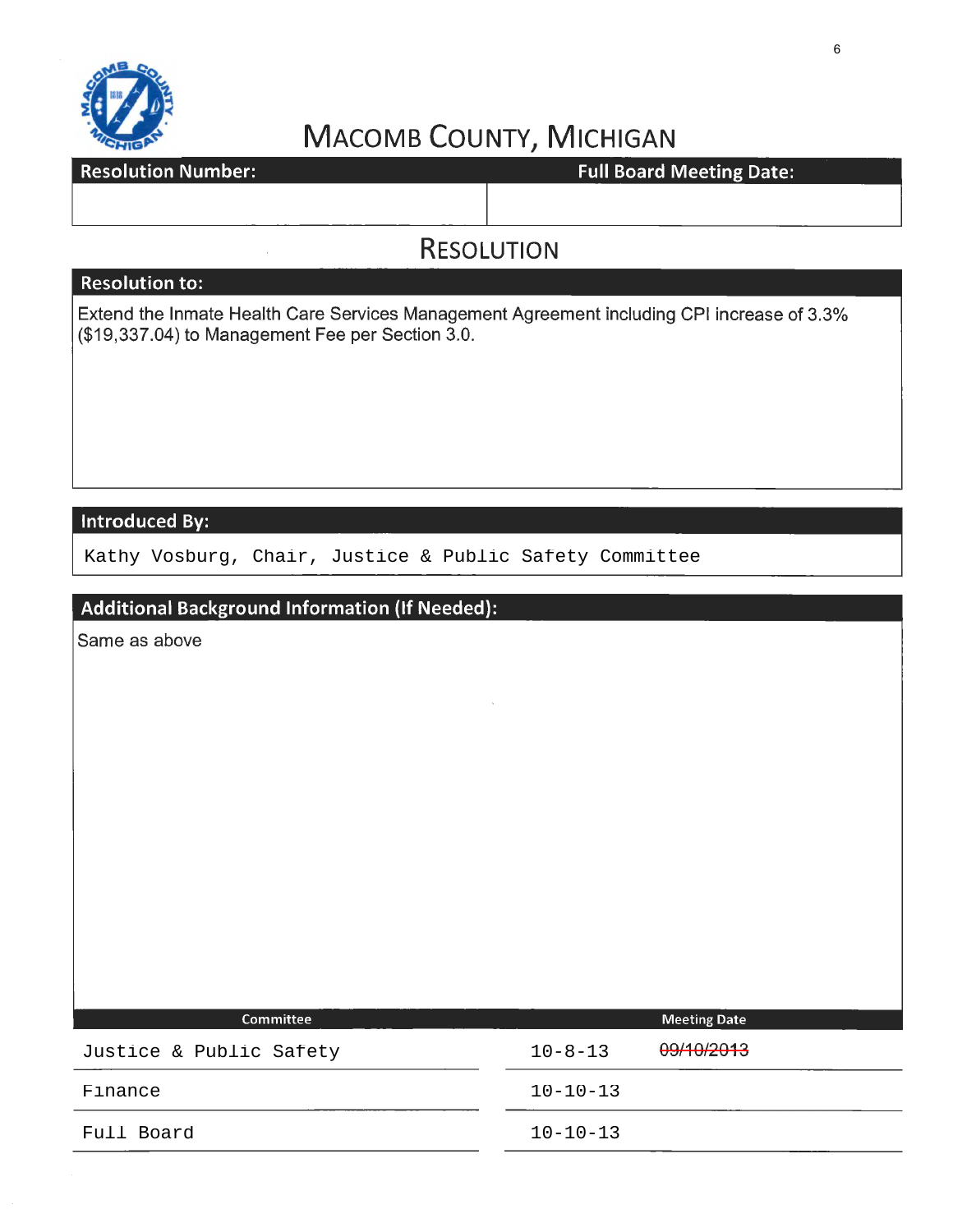

| <b>Resolution Number:</b> | <b>Full Board Meeting Date:</b> |
|---------------------------|---------------------------------|
|                           | 10/30/2013                      |

### **RESOLUTION**

|                                                           | <b>INLJULUTIUIN</b>                                                                              |
|-----------------------------------------------------------|--------------------------------------------------------------------------------------------------|
| <b>Resolution to:</b>                                     |                                                                                                  |
| provide medical services for the Juvenile Justice Center. | Approve the October 1, 2013 renewal of the existing contract with Correct Care Solutions, LLC to |
| <b>Introduced By:</b>                                     |                                                                                                  |
| Kathy Vosburg, Chair, Justice & Public Safety Committee   |                                                                                                  |
|                                                           |                                                                                                  |
| <b>Additional Background Information (If Needed):</b>     |                                                                                                  |
| <b>Committee</b>                                          | <b>Meeting Date</b>                                                                              |
| Justice and Public Safety (JPS)                           | 10/08/2013                                                                                       |
| Finance                                                   | $10 - 10 - 13$                                                                                   |
| Full Board                                                | $10 - 10 - 13$                                                                                   |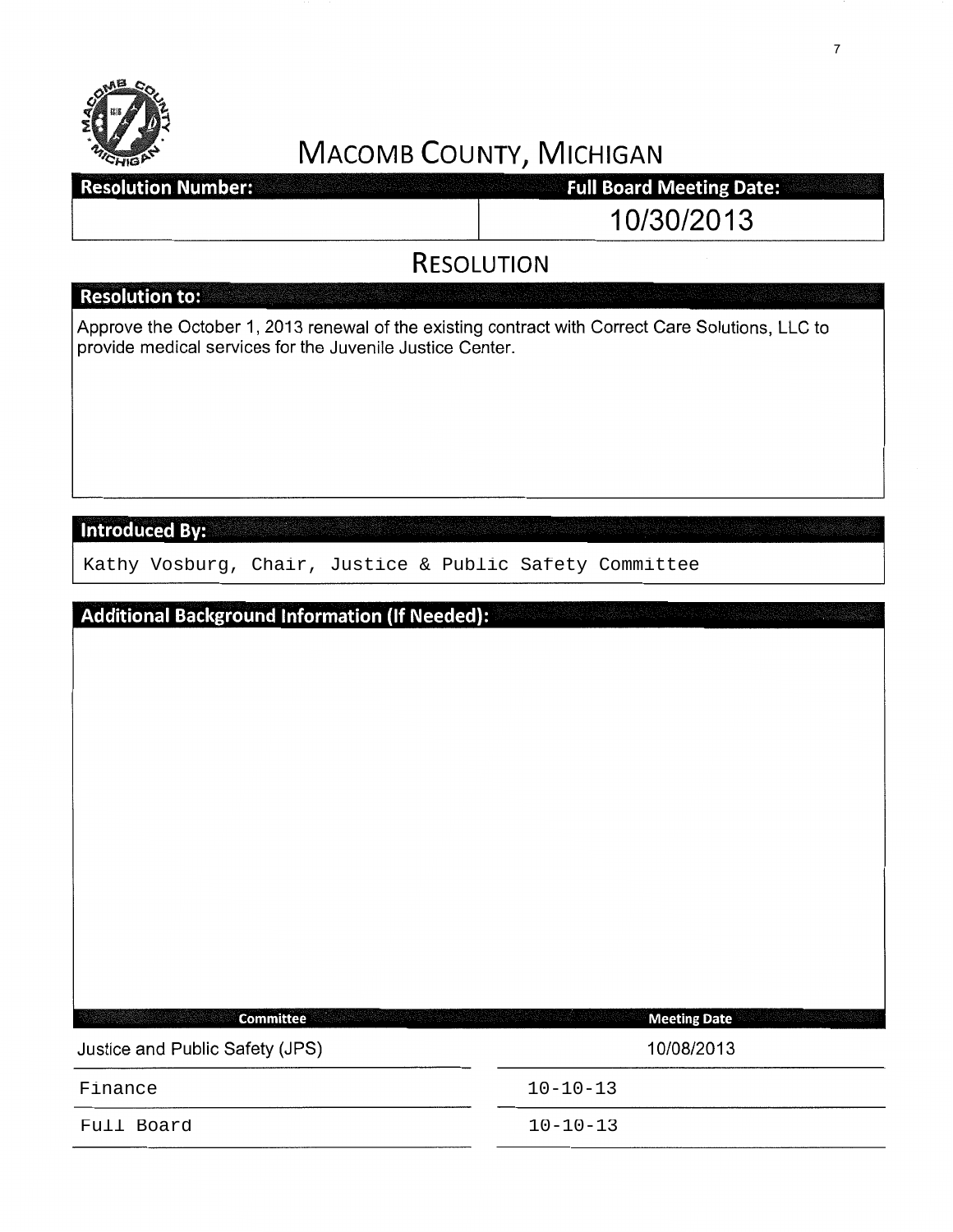

**Resolution Number:** 

**Full Board Meeting Date:** 

09/19/2013

### **RESOLUTION**

### **Resolution to:**

Approve a 3 year contract for Sound Counseling to provide professional counseling services for the residential treatment programs operated by the Macomb County Juvenile Justice Center

### **Introduced By:**

Rhonda Westphal, Juvenile Justice Center Director Kathy Vosburg, Chair,JPS Committee

**Additional Background Information (If Needed):**  \*This item was referred from JPS to Finance pending additional information

| <b>Committee</b>                |                | <b>Meeting Date</b> |  |
|---------------------------------|----------------|---------------------|--|
| Justice and Public Safety (JPS) | $10 - 8 - 13$  | 09/10/2013          |  |
| Finance*                        | $10 - 10 - 13$ |                     |  |
| Full Board                      | $10 - 10 - 13$ |                     |  |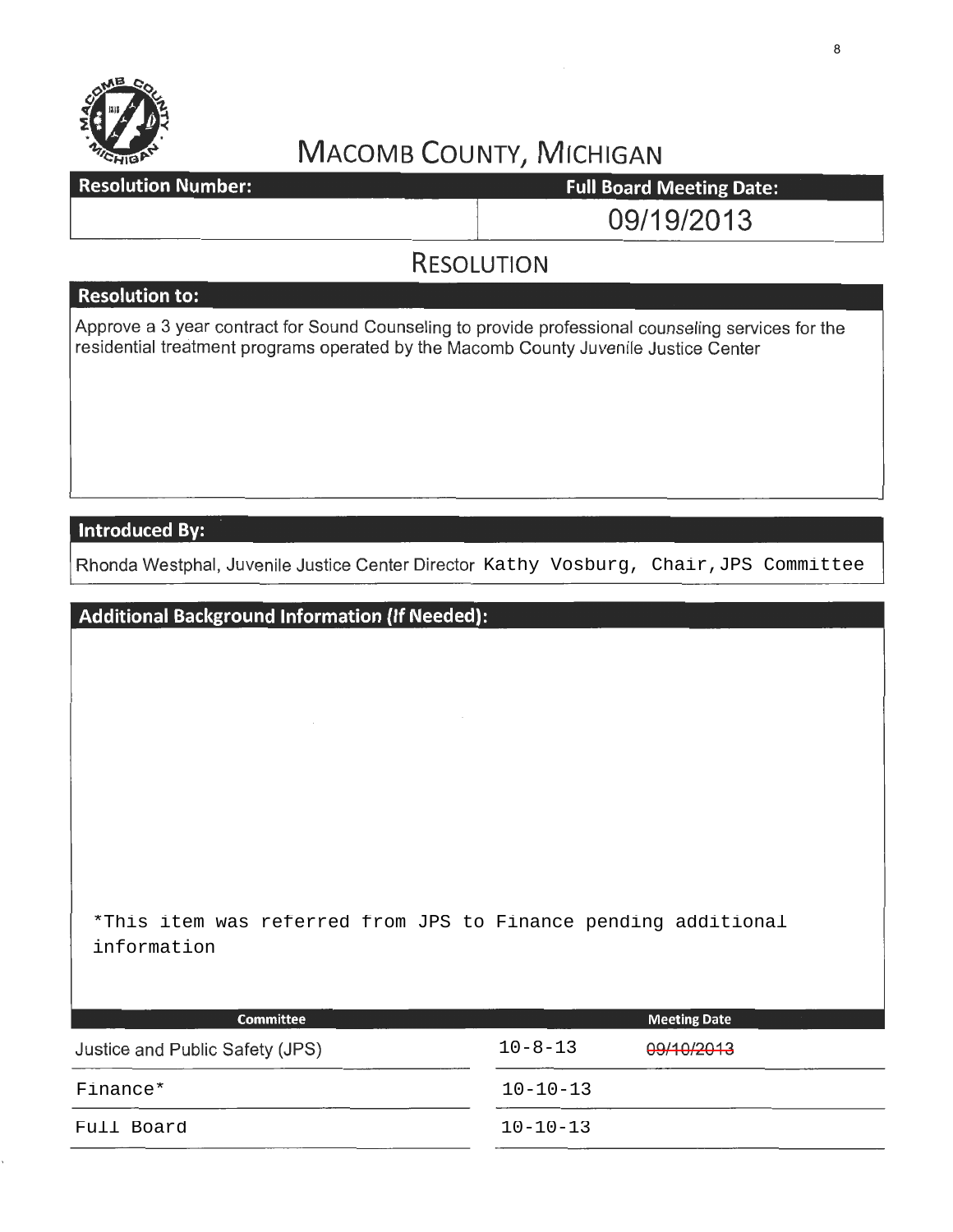

**Resolution Number:** 

**Full Board Meeting Date:** 

## RESOLUTION

### Resolution to:

Adopt the 2013 Macomb County Apportionment Report as prepared by the Finance Department.

### **Introduced By:**

Fred Miller, Chair, Finance Committee

### Additional Background Information (If Needed):

As required by State Statue, the County must adopt the annual Apportionment Report at its October Session.

| Committee  | <b>Meeting Date</b> |
|------------|---------------------|
| Finance    | $10 - 10 - 13$      |
| Full Board | $10 - 10 - 13$      |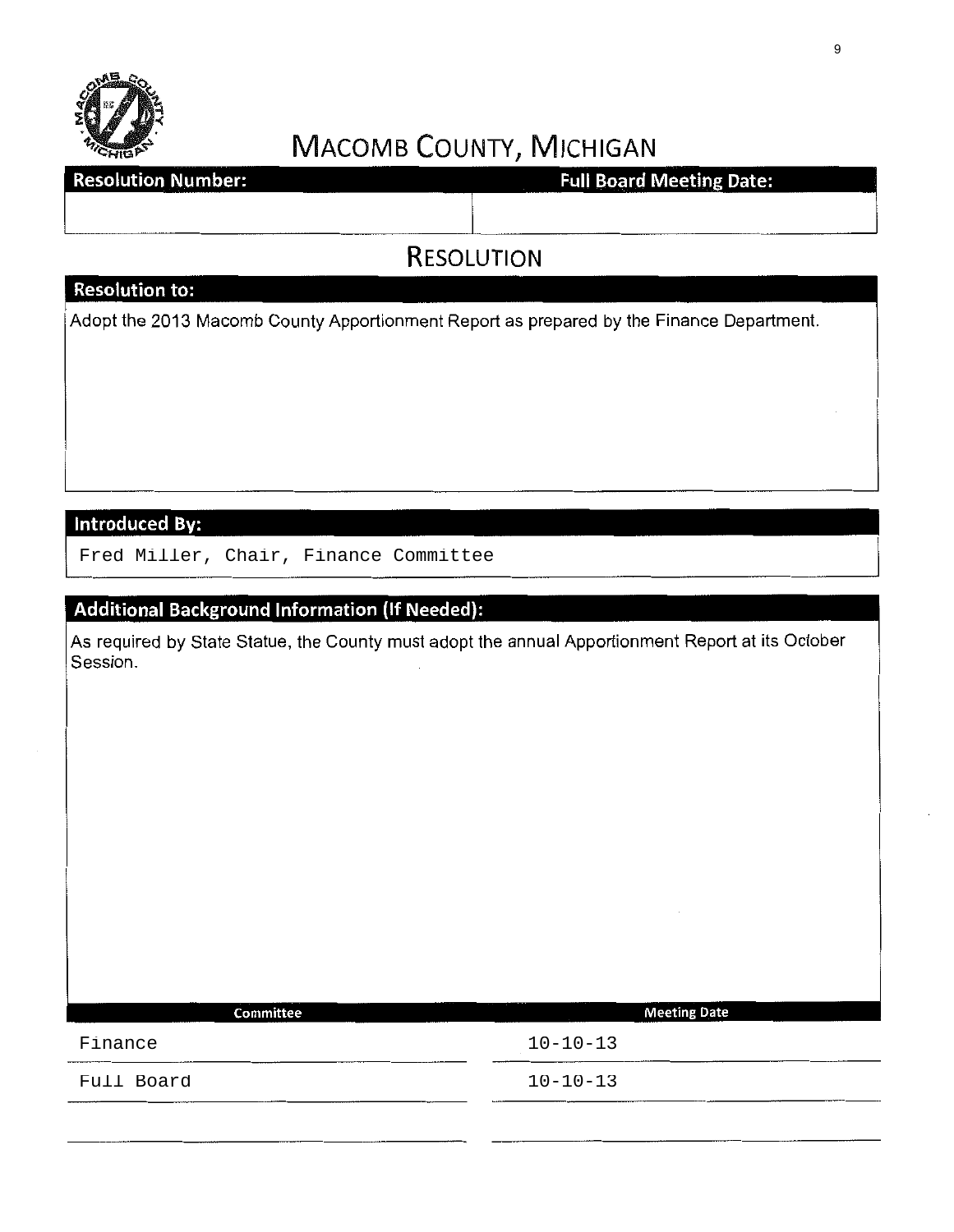RESOLUTION NO.

FULL BOARD MEETING DATE:

AGENDA ITEM:

### MACOMB COUNTY, MICHIGAN

### RESOLUTION TO: CONCUR IN THE APPOINTMENT OF JACOBS AND DIEMER, P.C. FOR THE PURPOSE OF CONSULTATION AND RENDERING OPINION REGARDING ONLINE VOTER REGISTRATION UNDER CURRENT STATE AND FEDERAL LAW.

### INTRODUCED BY: CHAIRPERSON FRED MILLER, FINANCE COMMITTEE

The legal consultation services described above are necessary to further the Macomb County Clerk's efforts to initiate an electronic online voter registration system. The benefit of which is the realization of fraud reduction and cost savings. The issues involved include those arising from the lack of express state enabling legislation, and overlapping state and federal election law.

Jacobs and Diemer, P.C., enjoys a national reputation in both state and federal appellate research and practice, including the areas of federal supremacy and conflict of laws. John Jacobs has ably served the County in several past matters and he consistently served the County's interests in the highest professional manner.

John Jacobs undertook and provided his services several months prior to this request, and no further consultation or service will be rendered. Through simple inadvertence, this request was not presented to the Board of Commissioners for approval prior to services being rendered. This was in error and does not represent an intentional departure from past policy or announce embarkation on new policy.

Accordingly, request is hereby made for the Board of Commissioner's concurrence in appointing Jacobs and Diemer, P.C., to provide consulting services to the County Clerk.

COMMITTEE/MEETING DATE

FINANCE COMMITTEE – 10/10/13

Full Board 10-10-13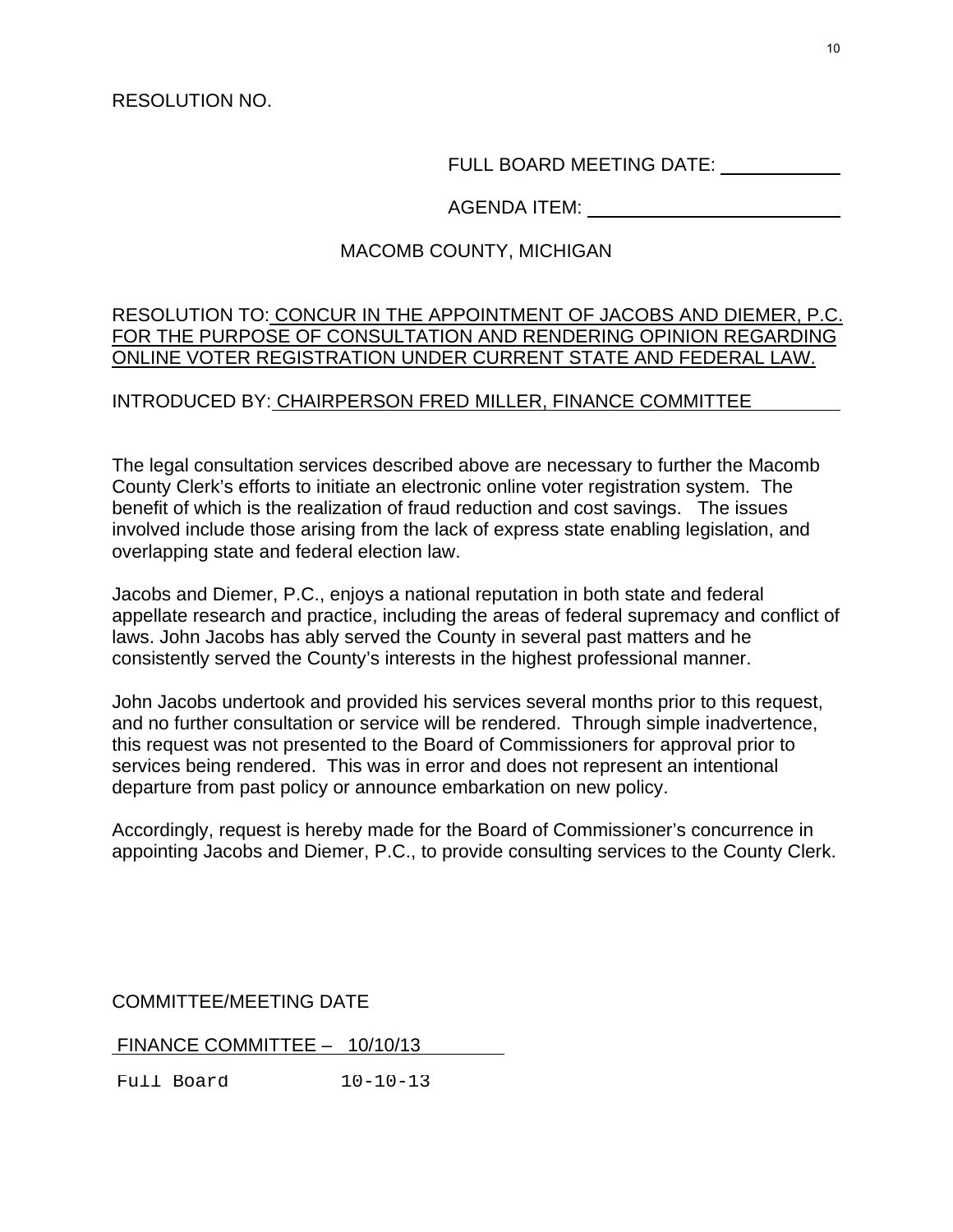#### Official Resolution of the Board of Commissioners Macomb County, Michigan

#### A Resolution Approving The Establishment of a Property Assessed Clean Energy (PACE) Program

#### Commissioner Robert Mijac, on Behalf of the Board of Commissioners, Offers the Following Resolution:

WHEREAS, the Board of Commissioners of Macomb County, Michigan previously has adopted R13-182, a Resolution of Intent to authorize the establishment of a property assessed clean energy program ("PACE Program") and create a PACE district pursuant to Act No. 270, Public Acts of Michigan, 2010 ("Act 270"), for the purpose of promoting the use of renewable energy systems and energy efficiency improvements by owners of certain real property; and

WHEREAS, the Board of Commissioners hereby finds that financing energy projects is a valid public purpose because it stimulates economic development, improves property values, reduces energy costs, reduces greenhouse gas emissions, and increases employment in the County; and

WHEREAS, the types of energy projects, either energy efficiency improvements or renewable energy systems, that may be financed under the PACE Program include, but are not limited to: insulation in walls, roofs, floors, foundations, or heating and cooling distribution systems; storm windows and doors; multi-glazed windows and doors; heat-absorbing or heat-reflective glazed and coated window and door systems; and additional glazing, reductions in glass area, and other window and door system modifications that reduce energy consumption; automated energy control systems; heating, ventilating, or air-conditioning and distribution system modifications or replacements; caulking, weather-stripping, and air sealing; replacement or modification of lighting fixtures to reduce the energy use of the lighting system; energy recovery systems; day lighting systems; installation or upgrade of electrical wiring or outlets to charge a motor vehicle that is fully or partially powered by electricity; measures to reduce the usage of water or increase the efficiency of water usage; any other installation or modification of equipment, devices, or materials approved as a utility cost-savings measure by the Board of Commissioners; a fixture, product, device, or interacting group of fixtures, products, or devices on the customer's side of the meter that use one or more renewable energy resources to generate electricity. Renewable energy resources include, but are not limited to: biomass (includes a biomass stove but does not include an incinerator or digester); solar and solar thermal energy; wind energy; geothermal energy and methane gas captured from a landfill; and

WHEREAS, the Board of Commissioners conducted a public hearing on October 9, 2013, at 9:00am, in One South Main Street, 9th Floor, Mount Clemens, Michigan, 48043 to receive comments on the proposed PACE Program, including the Report referenced in Section 9(1) of Act 270 (the "PACE Report"); and

WHEREAS, the Board of Commissioners intends to establish a PACE Program as described in the PACE Report, so as to provide a property owner based method of financing and funds for energy projects, including owner-arranged financing from a commercial lender, which funds and financing shall be secured and repaid by assessments on the property benefited, with the agreement of the record owners, such that no County moneys, general County taxes or County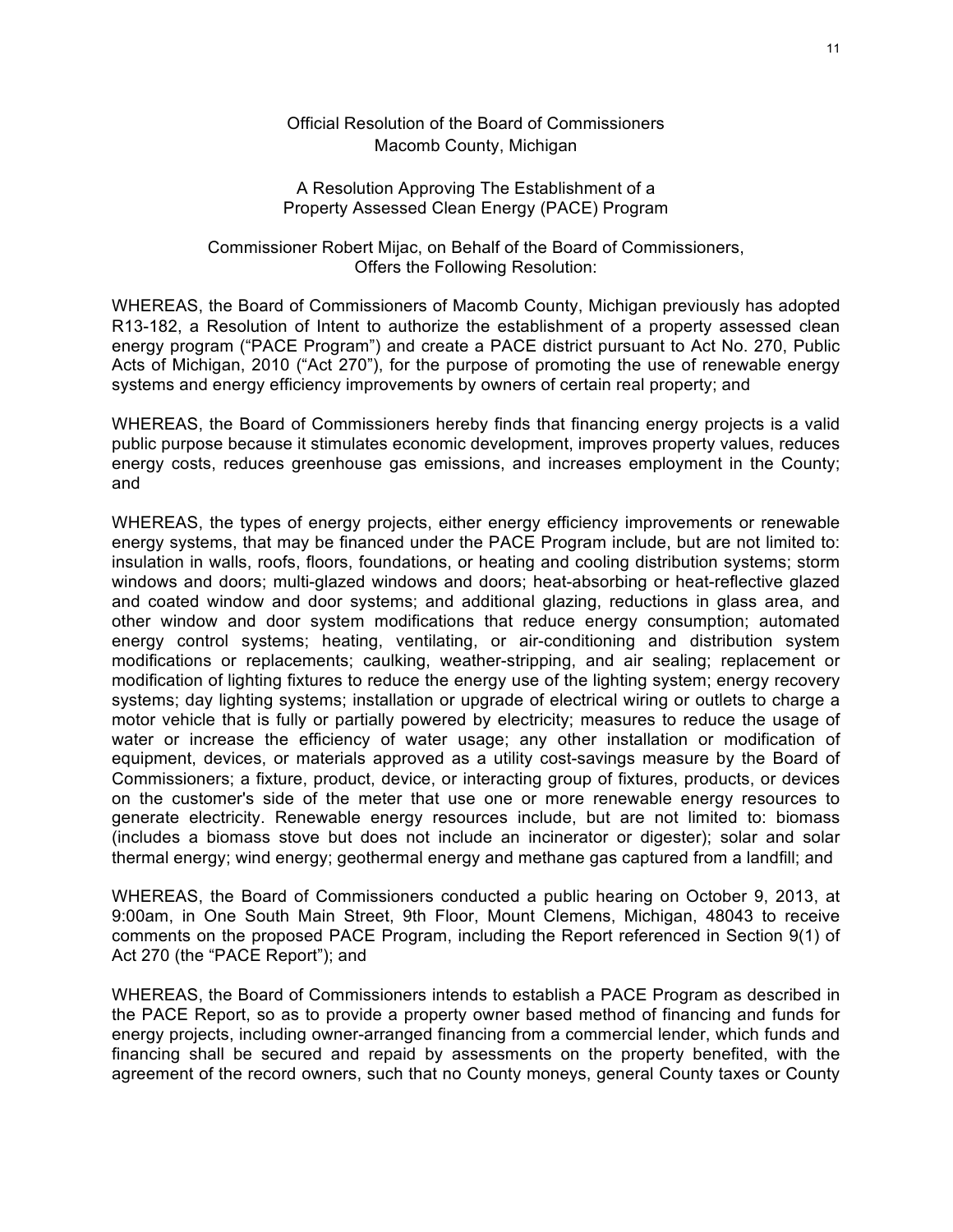credit of any kind whatsoever shall be pledged, committed, impaired or used in connection with any project as required by, and subject to Act 270.

NOW, THEREFORE, BE IT RESOLVED THAT:

1. The PACE Program for the County is established and approved.

2. The PACE district, having the same boundaries as the County's jurisdictional boundaries, is established.

3. The PACE Program constitutes a valid public purpose because it stimulates economic development, improves property values, reduces energy costs, reduces greenhouse gas emissions, and increases employment in the County.

4. The PACE Report is incorporated herein in full by reference, and is approved and adopted.

5. The County formally joins Lean & Green Michigan™ and Levin Energy Partners, LLC is designated as PACE administrator to administer the PACE Program.

6. In accordance with the PACE Report, amendments to the PACE Program shall not require a public hearing, with the exception of amendments regarding property eligibility parameters found in paragraph 11 of the PACE Report.

7. In accordance with Act 270, an assessment imposed under the PACE Program, including any interest on the assessment and any penalty, shall constitute a lien against the property on which the assessment is imposed until the assessment, including any interest or penalty, is paid in full. The lien runs with the property and has the same priority and status as other property tax and assessment liens. The commercial lender's enforcement of the PACE lien shall not impair the collection of other taxes and assessments. If the County Treasurer forecloses on the property subject to the PACE lien the commercial lender shall have the right to redeem and if the lender fails to redeem the judgment of tax foreclosure shall not extinguish the lien for future installments of the PACE assessment pursuant to MCL 211.78k(5)(c). When the assessment, including any interest and penalty, is paid, the lien shall be removed from the property. The authorized officials are authorized and directed to execute and deliver any special assessment agreement, document or certificate necessary or appropriate to create, establish and record an assessment under the PACE Program.

8. Under owner-arranged financing the record owner may pay the commercial lender directly.

9. The County may join with any other local unit of government, or with any person, or with any number or combination thereof, by contract or otherwise as may be permitted by law, for the implementation of the County's PACE Program, in whole or in part, and the authorized officials are authorized to execute and deliver such documents, agreements or certificates as may be necessary or advisable to permit the cooperative implementation of the PACE Program as provided by Act 270 or other applicable law.

10. The County Executive and County Treasurer or their lawful designees, are authorized to sign necessary documents, agreements or certificates, and to take all other actions necessary or convenient to implement a PACE Program consistent with the PACE Report, the Macomb